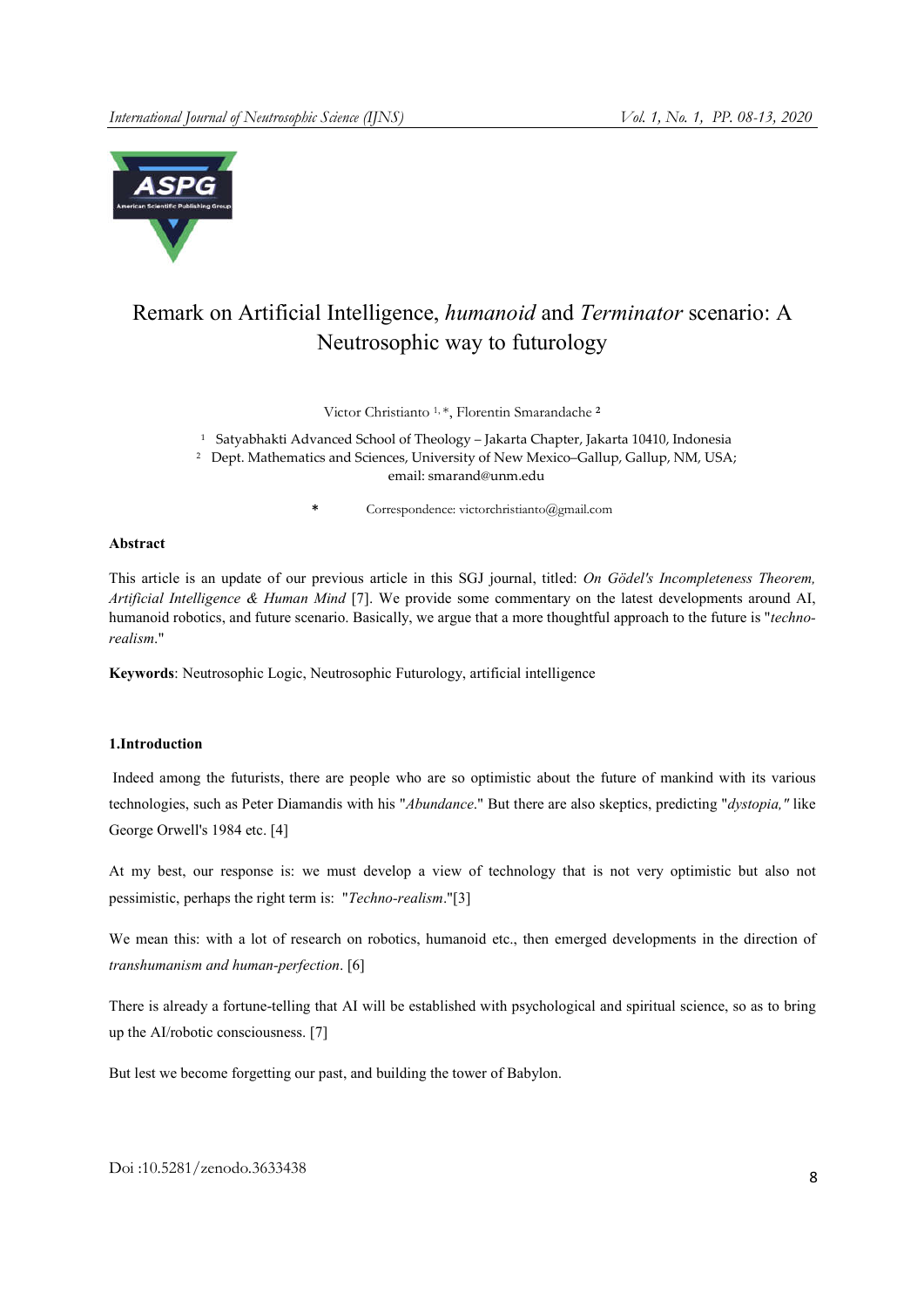For example, last year the world's robotics experts were made yammer because there was a "*tactical-robot"* report developed in one of the labs on campus in South Korea. It means this tactical robot is a robot designed to kill. Then Elon Musk and more than 2000 AI researchers raised petitions to the UN to stop all research on the tactical robotic. [2]

Roughly it's a true story that we can recall, although it is not our intention here to give foretelling that the world would be heading for the *Terminator* movie scenario.... but there's a chance we're heading there.

#### A Neutrosophic perspective

As an alternative to the above term of "techno-realism", our problem of predicting future technology that is not very optimistic but also not pessimistic, is indeed a Neutrosophic problem.

First, let us discuss a commonly asked question: what is Neutrosophic Logic? Here, we offer a short answer.

Vern Poythress argues that sometimes we need a modification of the basic philosophy of mathematics, in order to re-define and redeem mathematics [8]. In this context, allow us to argue in favor of Neutrosophic logic as a starting point, in lieu of the Aristotelian logic that creates so many problems in real world.

In Neutrosophy, we can connect an idea with its opposite and with its neutral and get common parts, i.e. <A > ∧  $\alpha$  <non-A $>$  = nonempty set. This constitutes the common part of the uncommon things! It is true/real—paradox. From neutrosophy, it all began: neutrosophic logic, neutrosophic set, neutrosophic probability, neutrosophic statistics, neutrosophic measures, neutrosophic physics, and neutrosophic algebraic structures [9].

It is true in a restricted case, i.e. Hegelian dialectics considers only the dynamics of opposites  $(\leq A >$  and  $\leq$  anti-A $>$ ), but in our everyday life, not only the opposites interact, but the neutrals  $\lt$  neut-A $\gt$  between them too. For example, if you fight with a man (so you both are the opposites to each other), but neutral people around both of you (especially the police) interfere to reconcile both of you. Neutrosophy considers the dynamics of opposites and their neutrals.

So, neutrosophy means that:  $\langle A \rangle$ ,  $\langle A \rangle$  (the opposite of  $\langle A \rangle$ ), and  $\langle A \rangle$  (the neutrals between  $\langle A \rangle$ and  $\langle$ anti-A $\rangle$ ) interact among themselves. A neutrosophic set is characterized by a truth-membership function (T), an indeterminacy-membership function (I), and a falsity-membership function (F), where T, I, F are subsets of the unit interval [0, 1].

As particular cases we have a single-valued neutrosophic set {when T, I, F are crisp numbers in [0, 1]}, and an interval-valued neutrosophic set {when T, I, F are intervals included in  $[0, 1]$ }.

From a different perspective, we can also say that neutrosophic logic is (or "Smarandache logic") a generalization of fuzzy logic based on Neutrosophy (http://fs.unm.edu/NeutLog.txt). A proposition is t true, i indeterminate, and f false, where t, i, and f are real values from the ranges T, I, F, with no restriction on T, I, F, or the sum  $n = t + i + f$ . Neutrosophic logic thus generalizes:

Intuitionistic logic, which supports incomplete theories (for  $0 \le n \le 100$  and  $i = 0$ ,  $0 \le t$ , i,  $f \le 100$ );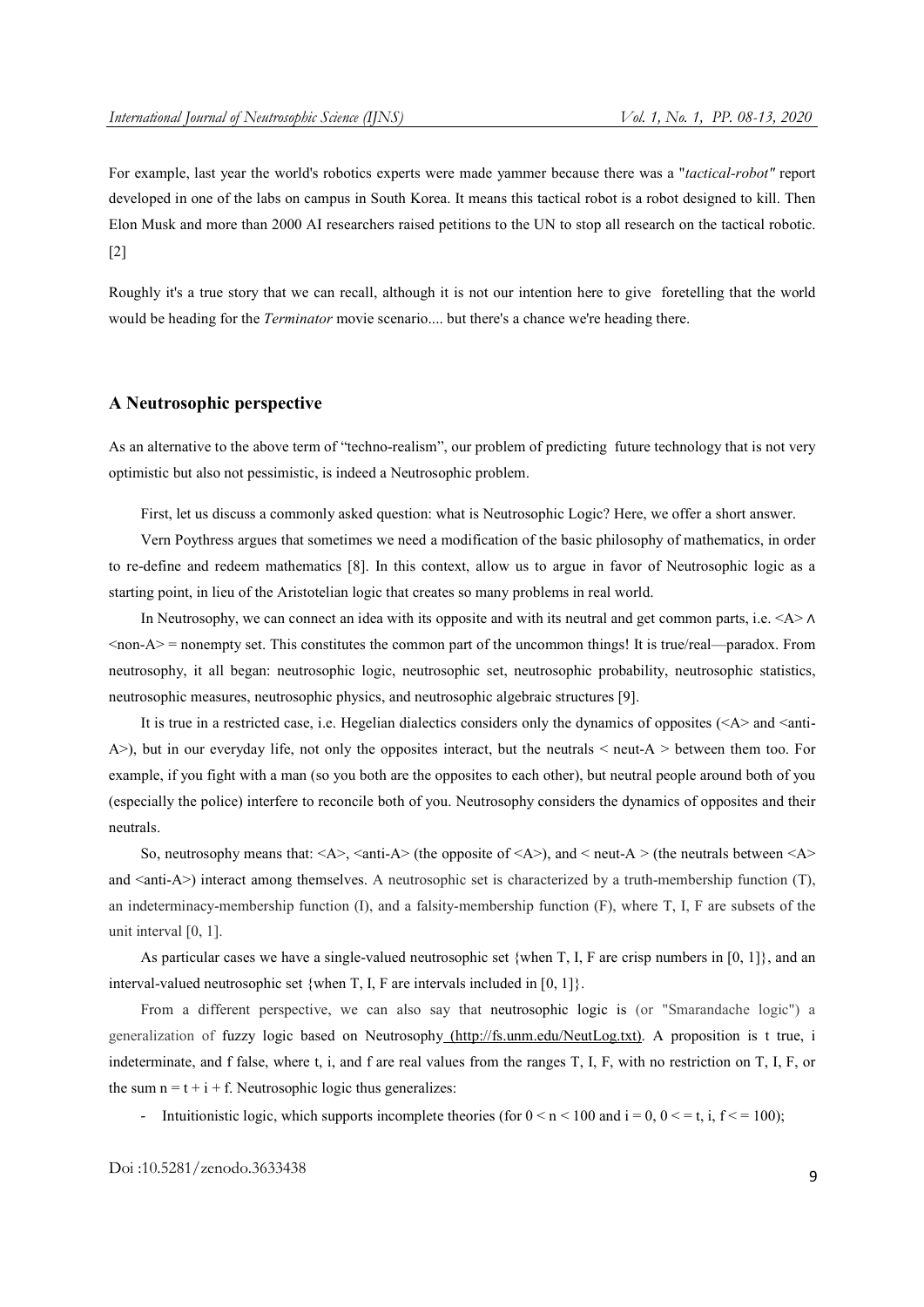- Fuzzy logic (for  $n = 100$  and  $i = 0$ , and  $0 \le t$ ,  $i, f \le 100$ );
- Boolean logic (for  $n = 100$  and  $i = 0$ , with t, f either 0 or 100);
- Multi-valued logic (for  $0 \le t$ , i,  $f \le 100$ );
- Paraconsistent logic (for  $n > 100$  and  $i = 0$ , with both t,  $f < 100$ );
- Dialetheism, which says that some contradictions are true (for  $t = f = 100$  and  $i = 0$ ; some paradoxes can be denoted this way).

Compared with all other logics, neutrosophic logic introduces a percentage of "indeterminacy"—due to unexpected parameters hidden in some propositions. It also allows each component t, i, f to "boil over" 100 or "freeze" under 0. For example, in some tautologies  $t > 100$ , called "overtrue." Neutrosophic Set is a powerful structure in expressing indeterminate, vague, incomplete and inconsistent information.

Therefore, from Neutrosophic Logic perspective, "our problem of predicting future technology that is not very optimistic but also not pessimistic" can be rephrased as follows:

(Opposite 1) pessimism – pess-optimism –- optimism (Opposite 2)

While the term pess-optimism may be originated in engineering (perhaps in geotechnical engineering), but it has become one term in urban dictionary, see:

"A philosophy that encourages forward-thinking optimism with an educated acceptance of a basic level of

pessimism. Optimism's fault is its *naïveté*, while pessimism's fault is its *blind jadedness*. We live on Earth and are human. There is, was and will be good and bad."[10].

That would mean a more balanced view of the future (futurology), something between too optimistic view and too pessimistic view. It is our hope that Neutrosophic perspective may shed more light on this wise term of pessoptimism, although for us "*techno-realism*" term may bring more clarity with respective to technology foretelling.

Alternatively, we can also consider a few new terms, such as:

- a. *Less-optimism*: somewhat less than optimism, although it is not pessimism.
- b. Merging optimism and realism: *opti-realism*. It can be somewhat better term compared to pess-optimism, because *realism* brings a more pragmatic view into the conventional dialogue between pessimism and optimism.

Then may be we can call this new approach: Neutrosophic Futurology.

## What about AI fever?

In line with it, a Canadian mathematics professor wrote the following message a few days ago:

"*I am appalled by the way how computer science damaged humanity. It has*

*Been even worse than nuclear bombs. It destroyed the soul of humanity and*

Doi :10.5281/zenodo.3633438 <sup>10</sup>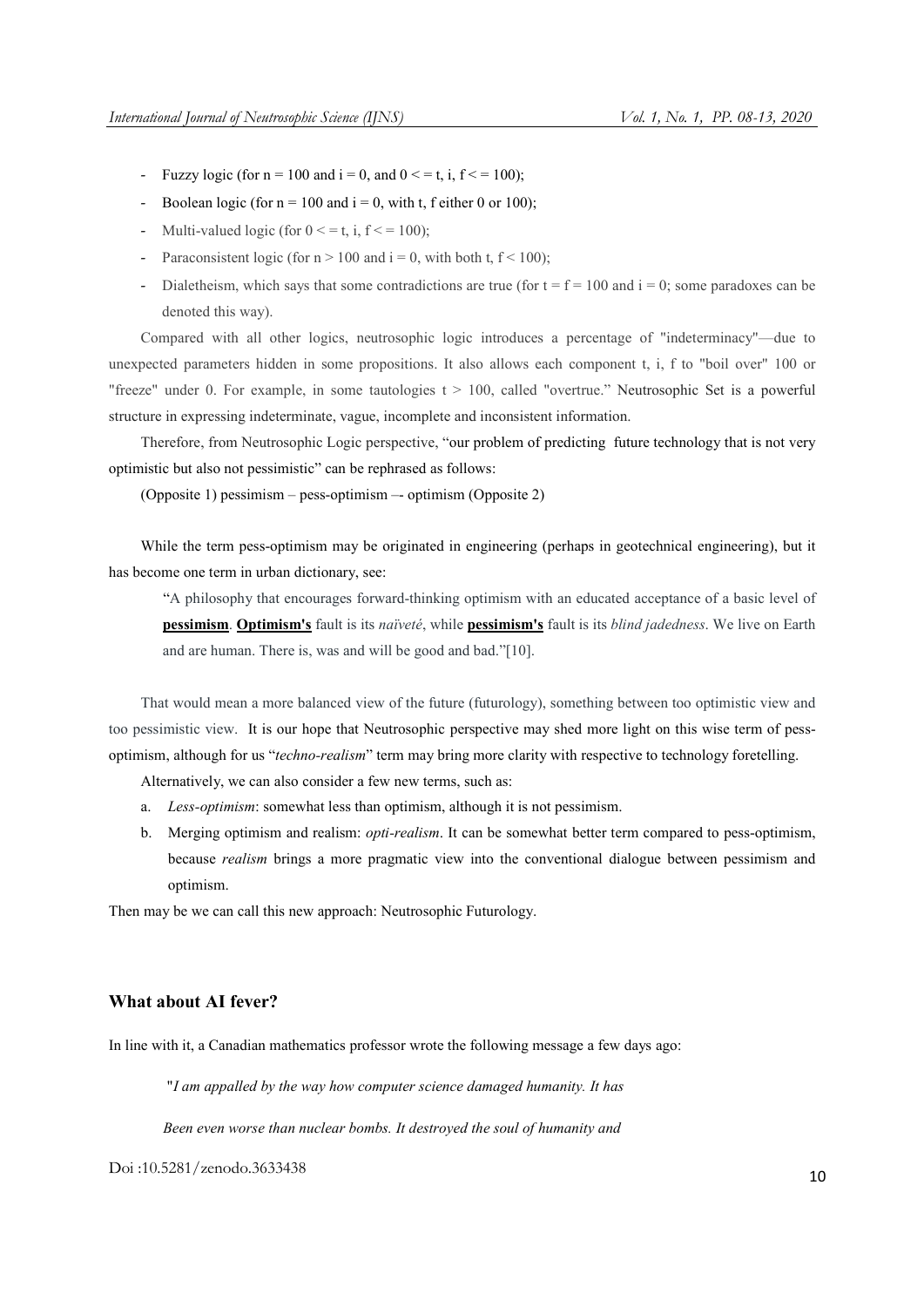*I have less than 0% interest in doing anything in this evil field. Now something more destructive than data mining is coming up. Yes AI, Probabilistic AI. It says we don't know why but somehow it works. So we Started to have air plane malfunction because of the AI program failure.* "

Of course you can agree or not with the expression of that mathematics professor, but reportedly the employees of Google also demanded strict rules for AI to be freed from weaponry purposes, or called "*weaponized AI* "[1].

Meanwhile, it is known that the development of science and technology has a positive and negative facet as well as the Robotics & AI. Although positive contributions are obvious, but the side effects are spiritual and mental aspects; and it needs to be prepared so that people can still take the positives, for example the planner of robotic Intelligence must have a code of ethics: *Intelligence robotics should not harm or kill humans, rob banks etc*. For other ethical issues of AI, see for example [5].

# Are there practical examples of the realism attitude in technology?

If you got free time, read the periodicals around the industry in Japan. There are at least 2 interesting phrases that are worth a study: *Ikigai and Monozukuri.*

The ikigai may be a bit often we hear, meaning: The reason we wake up early, consisting of a balance between passion, work, profession etc.

Then what is Monozukuri? According to a source:

"*Monozukuri is a Japanese word derived from the word " mono "means product or item and " Zukuri "means the creation, creation or production process. However, this concept has far broader implications than its literal meaning, where there is a creative spirit in delivering superior products as well as the ability to continuously improve the process...* "

What is the implementation? Let's look at 2 simple examples:

A. Sushi: Though simple at a glance, sushi is carefully designed so that the size is a one-stop meal. No more and no less. That is the advantage of many innovations that are typical of Japanese, because they think carefully from the usefulness, size, artistic value of the product. And so on.

Doi :10.5281/zenodo.3633438 <sup>11</sup>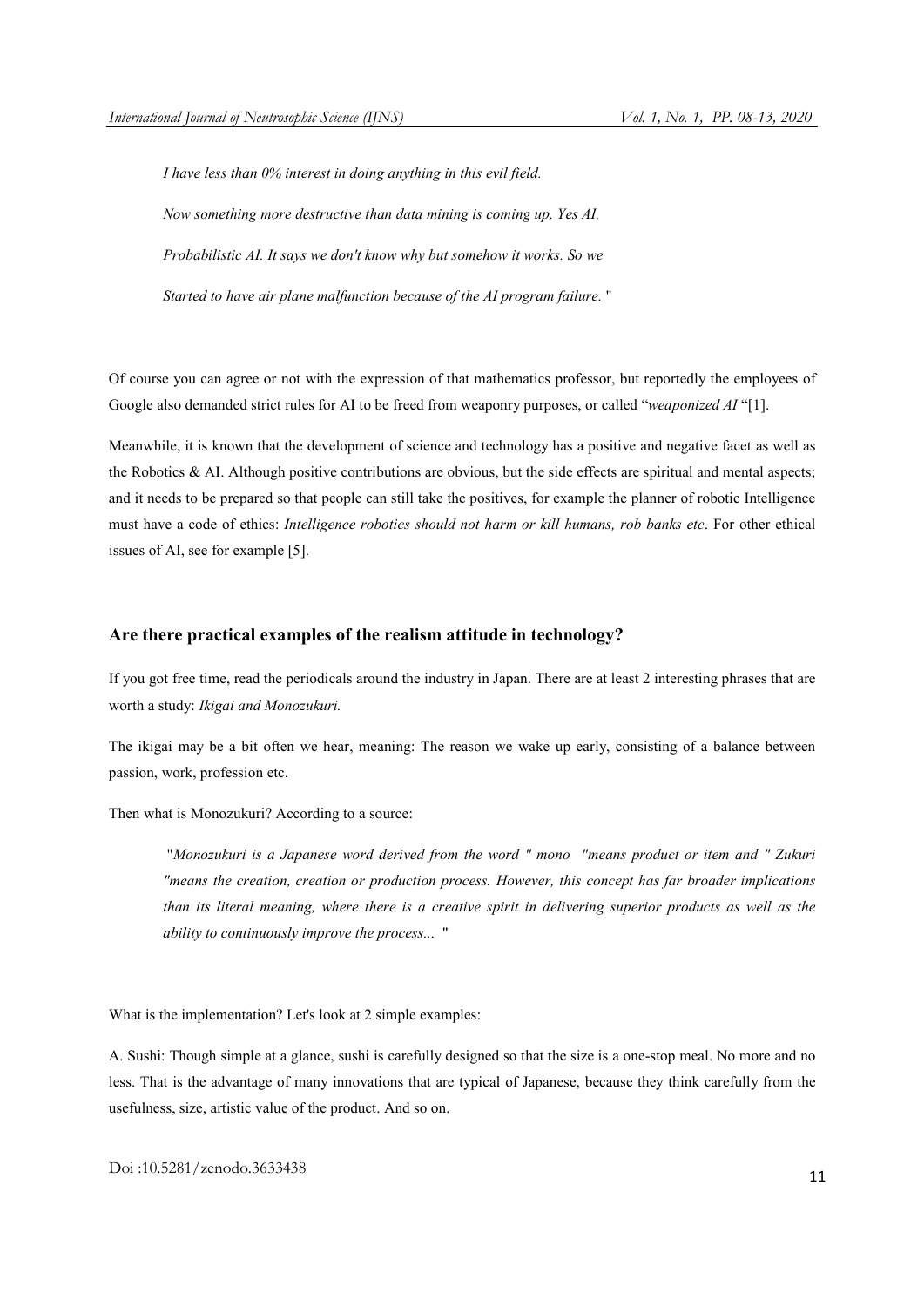B. Shinkansen: The uniqueness of this train is not only about speed, but also on time (punctual). Even reportedly, the time lag between train sets is less than 5 minutes. And everything is designed by Japanese railway engineers even before there is a personal computer or AI. Then how did they design such an intricate system? Answer: They use dynamic control theory ("*Dynamic control Theory*").

# Concluding remarks

Of course this is just a brief comment on a complicated topic that needs to be carefully examined and cautiously thought of.

Let the authors close this article by quoting the sentence of a wise man in the past centuries:

"*Lo, this only have I found, that God hath made man upright; but they have sought out many inventions*."

Wishing you all a happy a new year 2020. Hopefully next year there will be not a robot to greet you. Yes it is indeed a great paradox in the 21st century: "*Robots are increasingly proficient at imitating humans, but many humans live like robots."-* personal quote.

#### Acknowledgement

One of these authors (VC) is really grateful to Prof. Iwan Pranoto and Prof Liek Wilardjo for starting this discussion, and to Prof. The Houw Liong who has been willing to read and give valuable advice.

### References:

[1] Google employees demand AI rules to prevent weaponised AI. Url:

https://techsparx.com/blog/2018/06/google-employees.html

[2] Nina Werkhauser. Should killer robots be banned? URL: https://m.dw.com/en/should-killer-robots-be-banned/a-45237864

[3] Technorealism: the information glut. URL: https://cs.stanford.edu/people/eroberts/cs201/projects/1999- 00/technorealism/glut.html

[4] George Orwell, *1984,* a classic dystopian novel. URL : https://www.sparknotes.com/lit/1984/

[5] ethical issues in robotics/AI. URL: https://www.weforum.org/agenda/2016/10/top-10-ethical-issues-in-artificialintelligence/

Doi :10.5281/zenodo.3633438 <sup>12</sup>